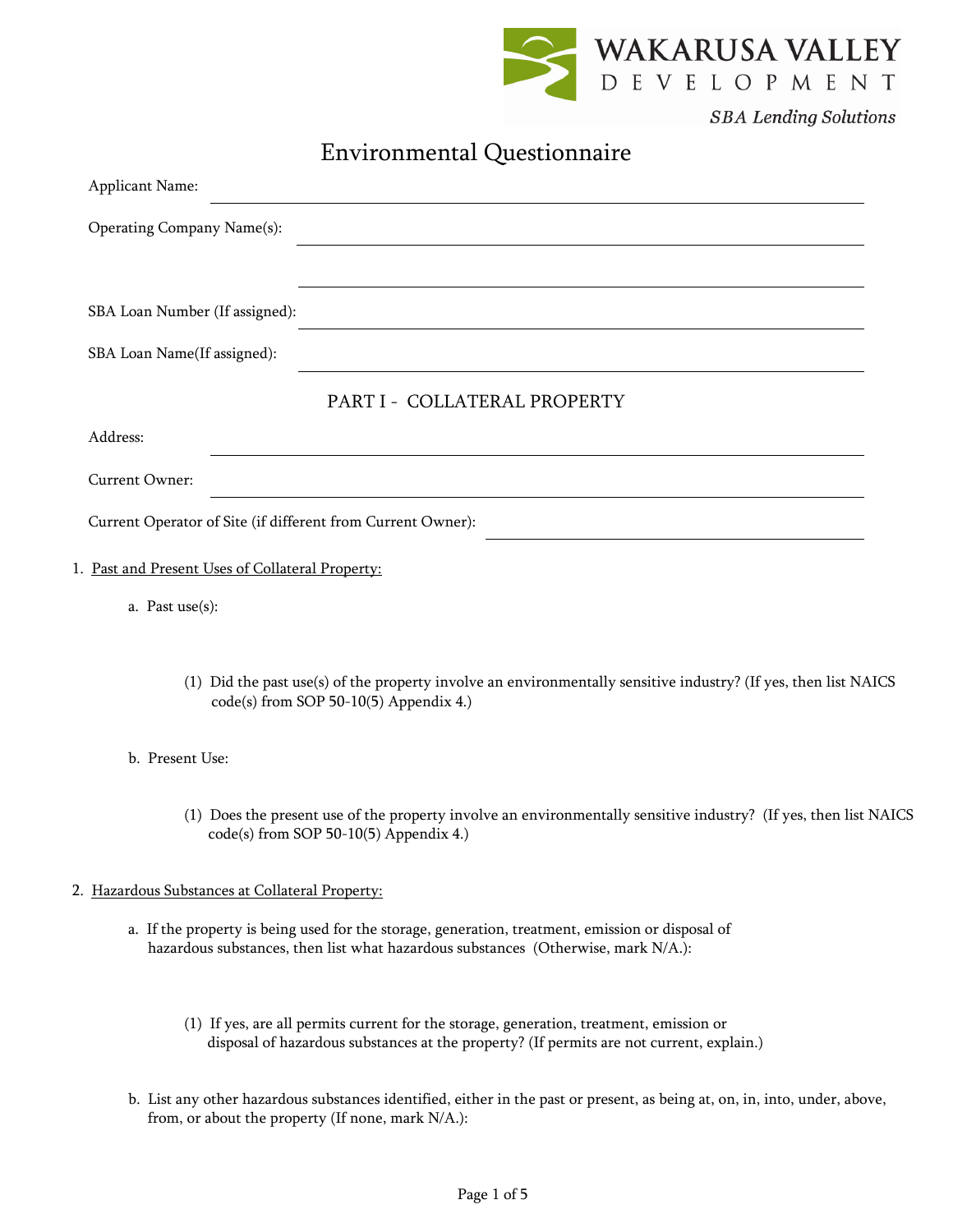3. Evidence of Contamination at Collateral Property: Is there any evidence of contamination at the property? (If yes, explain.)

4. Potential Sources of Contamination at Collateral Property: Are there potential sources of contamination\* at the property? (If yes, explain.)

- 5. Past Evidence of Contamination at Collateral Property: Does the borrower, seller or CDC know of any past evidence of contamination or sources of contamination at the property? (If yes, explain.)
- 6. Lawsuits or Administrative Proceedings for Release of Hazardous Substances at Collateral Property: Does the borrower, seller or CDC know of any past, threatened or pending lawsuits or administrative proceedings concerning a release or threatened release of hazardous substances at the property? (If yes, explain.)

7. Regulatory Actions by Governmental Entity Involving Collateral Property: Are there, or have there been, any regulatory actions by any governmental entity for environmental conditions at the property? (If yes, explain.)

8. Previous Environmental Risk Studies of Collateral Property: Are there any previously performed environmental risk studies pertaining to the property? (If yes, attach copies.)

<sup>\*</sup> Sources of contamination may include, but are not limited to the following: (1) damaged or discarded automotive or industrial batteries; (2) pesticides, paints or other chemicals stored in individual containers greater than 5 gallons in volume or 50 gallons in aggregate; (3) chemicals in industrial drums or sacks; (4) pits, ponds or lagoons used for waste disposal or storage tanks; (5) fill dirt from a contaminated or unknown source; (6) underground or aboveground storage tanks; (7) vent pipers, fill pipes or access ways indicating a source; (8) flooring drains or walls within a facility that are stained by substances other than water and/or are emitting noxious odors; (9) clarifiers, pits or sumps; (10) dry wells.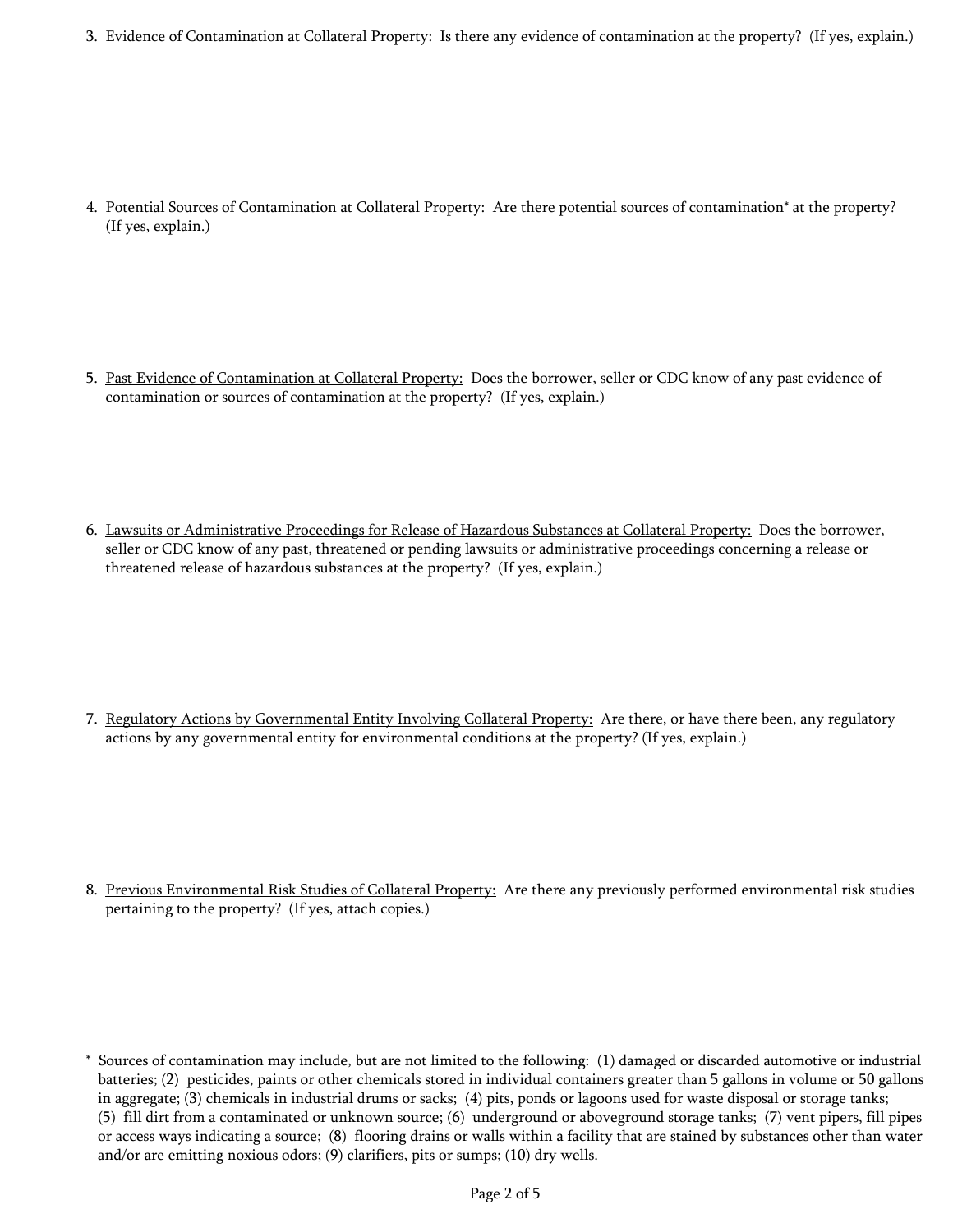\_\_\_\_\_\_\_\_\_\_\_\_\_\_\_\_\_\_\_\_\_\_\_\_\_\_\_\_\_\_\_\_\_\_\_\_\_\_\_\_\_\_\_\_\_\_\_\_\_\_\_\_\_\_\_\_\_\_\_\_\_\_\_\_\_\_\_\_\_\_\_\_\_\_\_\_\_\_\_\_\_\_\_\_\_\_\_\_\_\_\_\_\_\_\_\_\_\_\_\_\_\_\_\_\_\_\_

\_\_\_\_\_\_\_\_\_\_\_\_\_\_\_\_\_\_\_\_\_\_\_\_\_\_\_\_\_\_\_\_\_\_\_\_\_\_\_\_\_\_\_\_\_\_\_\_\_\_\_\_\_\_\_\_\_\_\_\_\_\_\_\_\_\_\_\_\_\_\_\_\_\_\_\_\_\_\_\_\_\_\_\_\_\_\_\_\_\_\_\_\_\_\_\_\_\_\_\_\_\_\_\_\_\_\_

Owner's remarks:

Owner's signature Date

Operator of Site's remarks:

Operator of Site's signature Date

Lender's remarks:

I affirm that I have made at least one site visit to the property.

Lender's signature Date

\_\_\_\_\_\_\_\_\_\_\_\_\_\_\_\_\_\_\_\_\_\_\_\_\_\_\_\_\_\_\_\_\_\_\_\_\_\_\_\_\_\_\_\_\_\_\_\_\_\_\_\_\_\_\_\_\_\_\_\_\_\_\_\_\_\_\_\_\_\_\_\_\_\_\_\_\_\_\_\_\_\_\_\_\_\_\_\_\_\_\_\_\_\_\_\_\_\_\_\_\_\_\_\_\_\_\_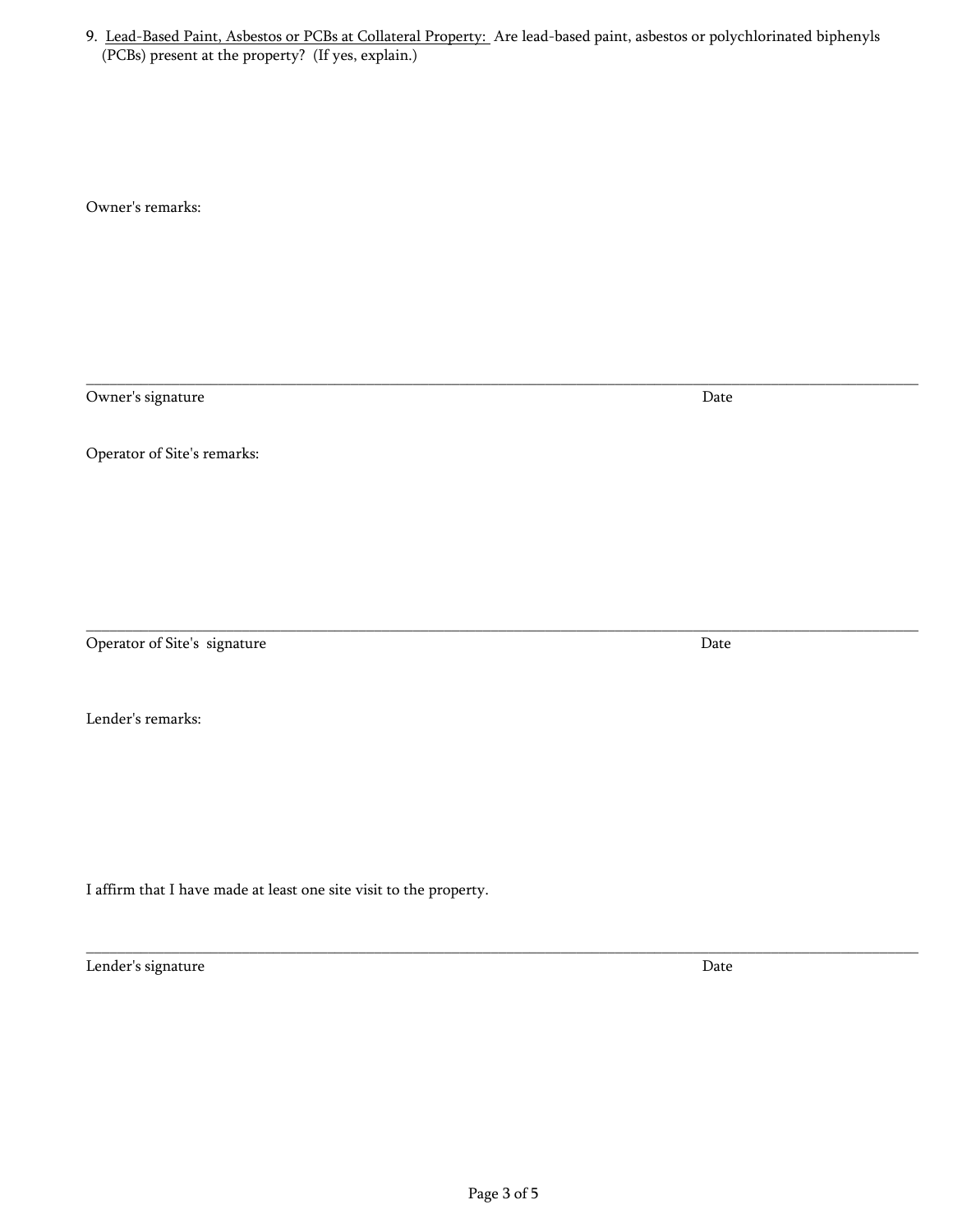## PART II - ADJOINING PROPERTIES

The following must be completed for each adjoining property the boarder of which is shared in part or in whole with the Collateral Property, or that would be shared in part or in whole with the Collateral Property but for a street, road, or other public thoroughfare separating the properties. If needed, make additional copies of pages 4 and 5 for each adjoining property.

Address:

Location in relation to Collateral Property:

Current Owner:

Current Operator of Site (if different from Current Owner):

#### 1. Past and Present Uses of Adjoining Property:

- a. Past use(s):
	- (1) Did the past use(s) of the property involve an environmentally sensitive industry? (If yes, then list NAICS code(s) from SOP 50-10(5) Appendix 4.)

#### b. Present Use:

(1) Does the present use of the property involve an environmentally sensitive industry? (If yes, then list NAICS code(s) from SOP 50-10(5) Appendix 4.)

#### 2. Hazardous Substances at Adjoining Property:

- a. If the property is being used for the storage, generation, treatment, emission or disposal of hazardous substances, then list what hazardous substances (Otherwise, mark N/A.):
	- (1) If yes, are all permits current for the storage, generation, treatment, emission or disposal of hazardous substances at the property? (If permits are not current, explain.)
- b. List any other hazardous substances identified, either in the past or present, as being at, on, in, into, under, above, from, or about the property (If none, mark N/A.):